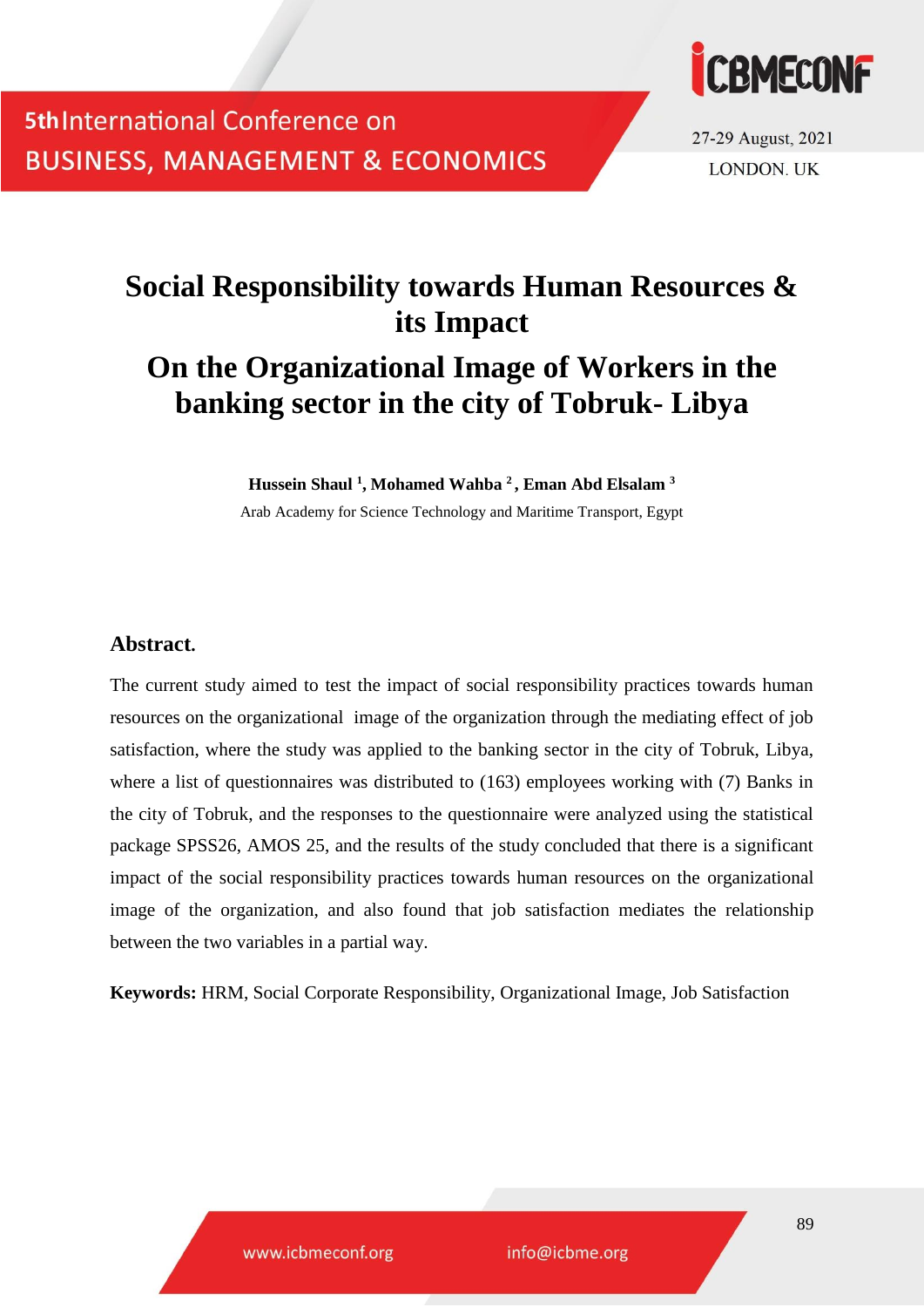

27-29 August, 2021 **LONDON, UK** 

#### **1. Introduction**

Social responsibility is one of the most important tools that banks use to express their vision and the way to implement their mission and trends. Customers and the government, but with multiple parties, foremost of which is the environment, which is reflected in their organizational image positively. Social responsibility is a strategic framework adopted by banks with the aim of developing and developing them, as well as achieving the greatest degree of efficiency and success.

Since the organizational image is a creative philosophy within the integrated organization for business development by innovation and creativity in various aspects of its performance, activities and strategy, as the organizational image comes through organized initiatives within banks, in addition to paying attention to the ethical approach followed in all banking transactions , due to its impact on the relationship of the organization with all The transacting parties such as : the community, the employee, the shareholder, by providing the necessary services to the community and achieving its well-being, which in turn results in the prosperity and support of the organization by all parties and stakeholders and the support of its goals, which subsequently leads to supporting the organizational image of the organization in the community, where whenever the organization is concerned with responsibility community and giving it a conscientious value, this led to the progress and advancement of society .The discussion of the social role of business organizations is considered the topics that have sparked widespread controversy in the scientific and academic circles, as well as among businessmen in the private sector. They must play increasing social roles in their environments. And if the social responsibility of business organizations, both goods and services, has historically arose under the influence of pressures exerted by various groups such as workers, customers, consumers, non-governorganizational organizations or civil societies, then it has developed during recent decades under the influence of competition and change in the expectations of stakeholders, and it has become a more voluntary practice for a business organization. To become a partnership in sustainable development. It is considered as the initiative that the organization takes to maximize its organizational image in the minds of its customers, and thus achieve the satisfaction, loyalty and trust of its customers.

In order for the organization to be effective, it must realize its social responsibility and its organizational image towards its customers and the society of which it is a part, and by bringing about a positive and tangible change that its customers realize at the level of the communities in which it operates.

The banking sector plays an important role in the economic and social life of the state of Libya, due to being a component president to consolidate trust state policy and nurturing economic interests, where they accumulate the banks most of the savings of the community as they give credit to the branches of economic activity all, if done well to turn helped economic advancement of society it is worth mentioning that the more sound banking reality as this indicates that the recovery of the economy, constituting an incentive to attract investment and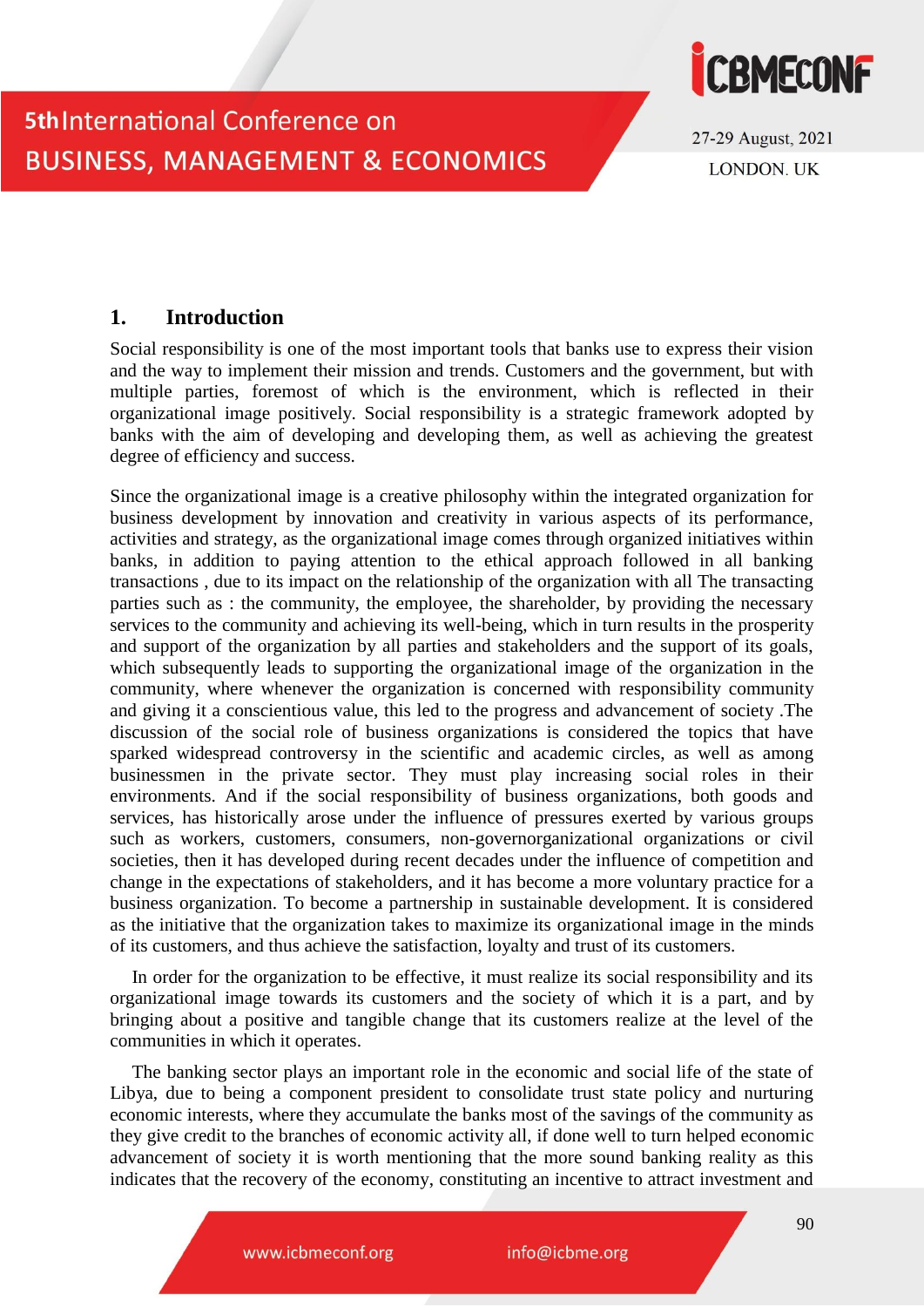

27-29 August, 2021 **LONDON, UK** 

business . This will not be achieved only through distinct human resources and has a high degree of efficiency must therefore be interest in social responsibility towards employees of banks in order to prepare them for the appropriate climate to accomplish and achieve goals, from here can formulate the problem of the study in question Riisy Next :

What is the level of social responsibility and its effects on the organizational image of workers in the banking sector in the city of Tobruk? .

The scientific importance of the study stems from three points, which are as follows :

First : Most of the previous Arab and foreign studies focused on studying the impact of social responsibility on the organizational image from the point of view of customers only, without addressing the workers who are considered the link between the organization and other parties.

Second : The scarcity of studies that dealt with the social responsibility of banks in the State of Libya, to the knowledge of the researcher

Third : Most of the previous studies examined the relationship through the median effect, such as : determining the identity of the company (Arkan & Guner,2013) , but the current study will examine the relationship by examining the role of the mediating effect of the job satisfaction variable for workers .

The practical importance of the study stems from the fact that it is an attempt to assess the current situation of applying social responsibility in the banking sector in the State of Libya to help practitioners and decision makers to identify and identify obstacles to implementation and propose solutions to them. .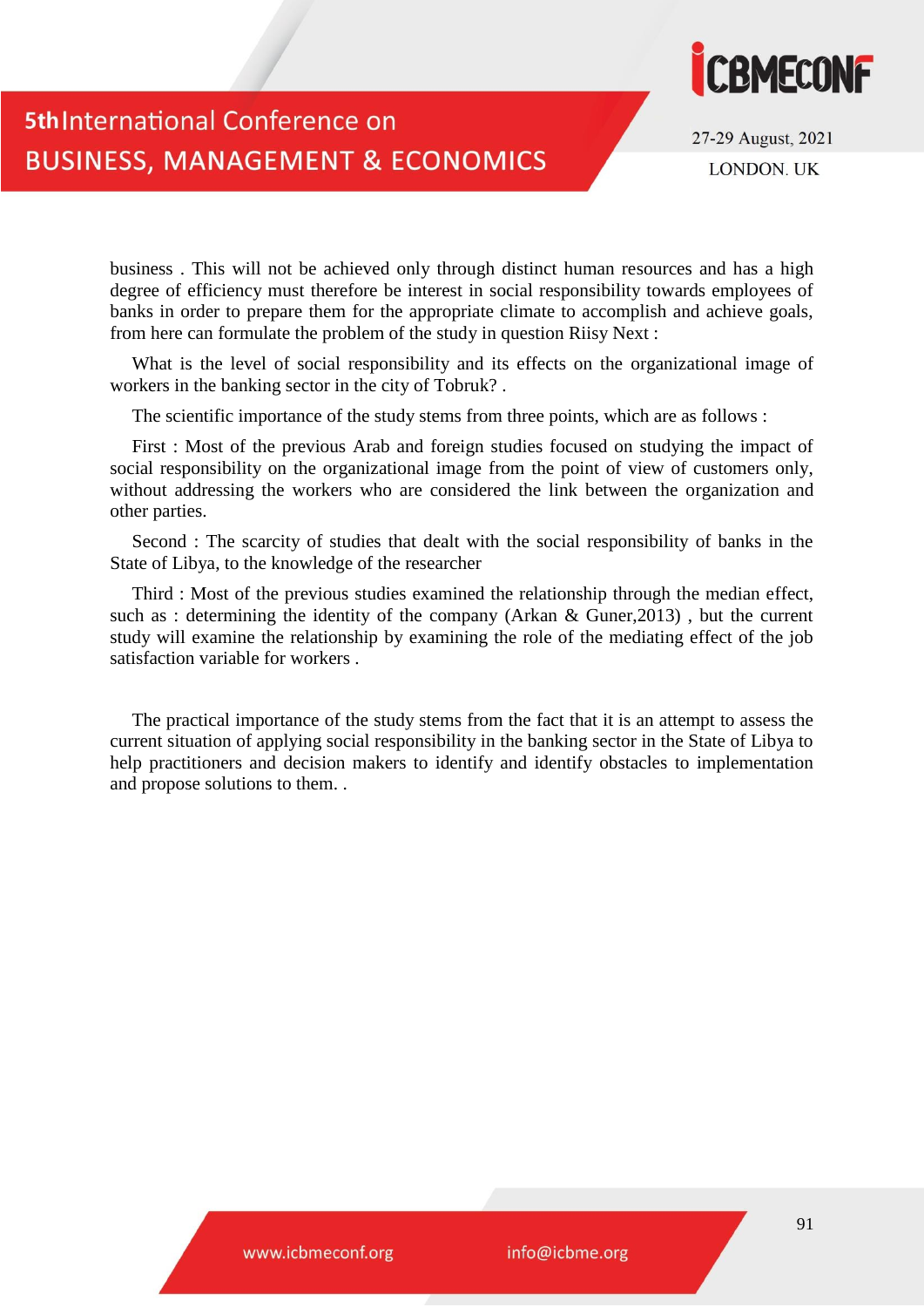



#### **1.1 Literature Review**

The concept of social responsibility has evolved significantly since it began to take place in 1950, until it became evident in the last decade, so that business organizations began to show their social responsibilities more seriously in managing their strategies and social reports for stakeholders. As well as highlighting it through different names, as they all refer to social responsibility, including corporate social accountability, corporate ethics, corporate citizenship, and corporate obligations.

The World Bank defined the concept of corporate social responsibility as the commitment of business owners to contribute to sustainable development by working with their employees, their families, the local community, and society as a whole to improve people's standard of living in a way that serves trade and serves development at the same time.

The International Chamber of Commerce also defined social responsibility as all attempts that contribute to companies volunteering to achieve development due to ethical and social considerations. Thus, social responsibility depends on the good initiatives of companies without legally binding procedures.

Al-Ghali and Al-Amri (2005) see it as a contract between the organization and the community, according to which the organization is committed to satisfy the community and achieve its interest, and it is seen as a commitment by the organization towards the society in which it lives through its many social activities such as fighting poverty, combating pollution and creating many job opportunities Solve a lot of problems (transportation, housing, health) and other services

Many researchers have stressed the importance of investing in various areas of social responsibility, such as charitable works, as it has become a strategy as it brings many benefits to the organization, such as increasing sales or enhancing the organizational image (Margolis and Walsh, 2003).

Many studies conducted in different environments confirm the importance of social responsibility, and among these studies was a study conducted in the United States of America in 2006, which showed that an amount of \$2.3 trillion out of \$24 trillion was invested in companies that showed a high percentage within the scale. Social Responsibility (Heslin and Ochoa, 2008).

Poon (2000) and others have emphasized that innovation and creativity have a major role in consolidating the organizational image, but they are not enough to guarantee success, so the interest has increased whether these organizations carry a historical record in social responsibility or not. Therefore, this social criterion added another burden to the organizations, as they incorporated this dimension into their strategies and decisions. (Balmer and Gray, 2000) Turban and Greening (1997) identified a set of social responsibility benefits. In addition to better financial performance and an increase in sales volume, the It has a positive effect on the organizational image.

This is confirmed by the study of Fomburn et., al (2000), where they found a group of benefits besides improving the organizational image, such as the greater ability to attract and

www.icbmeconf.org

info@icbme.org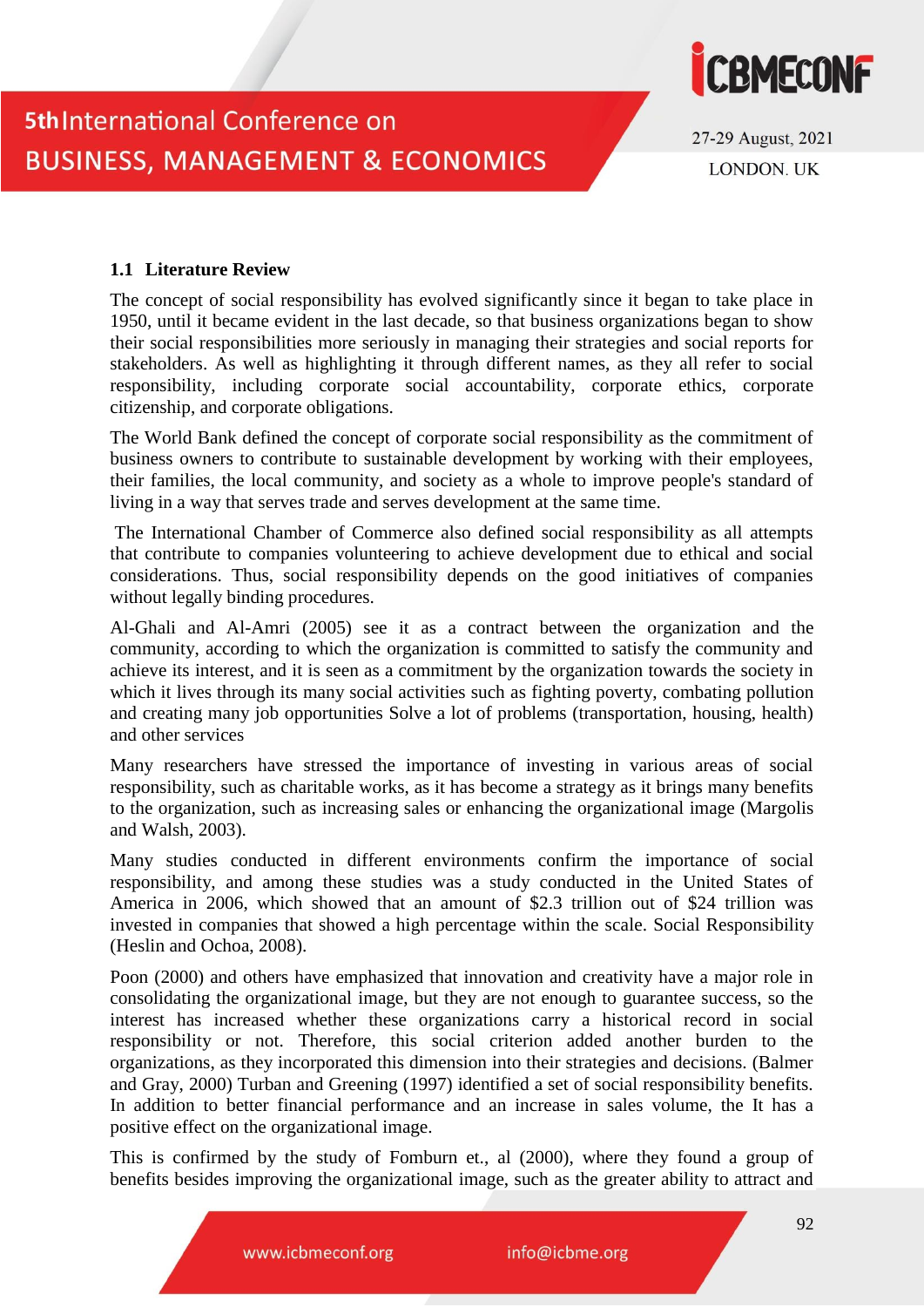

27-29 August, 2021 LONDON, UK

retain employees, and improve the return on investment. Although good reputation may help organizations, Ewing et., al (1999) has shown that it is not a guarantee of success in financial terms, while Petrick (1999) and others believe that reputation is a competitive means for global companies.

In view of the increasing importance of social responsibility, many definitions have emerged that have attempted to define the exact definition of social responsibility. We mention the most important of these definitions: The ISO definition of social responsibility as "the organization's responsibility for the effects of its decisions and activities on society and the environment through transparency and ethical behavior consistent with sustainable development and well-being." society as well as taking into account the expectations of stakeholders (ISO26000, 2007).

In sum, CSR means that companies act in a socially responsible and accountable manner, not only to property rights holders but to other stakeholders including employees, customers, government, partners, local communities and future generations. The concept of accountability is a major component of corporate social responsibility, and the periodic reports of corporate social responsibility are a tool through which these companies seek to reassure stakeholders that they are constantly concerned with what occupies them in a proactive and creative manner through all their operations. These reports include policies, measurement procedures, key indicators of performance and objectives in the main areas.

Many organizations have realized the importance of a good organizational image, so they have invested huge amounts of money in trying to establish it in the minds of stakeholders. Gregory (1999) believes that every organization has a organizational image, and that the organizational image they see that the organizational image is able to create value and that it has an impact on consumer behavior as it includes a certain perception they have and this perception may not reflect the objective reality, while Boyd sees good as having a great impact on the success of organizations As for Ferrand and Pages (1999), they see that the organizational image is capable of creating value and that it has an impact on consumer behavior as it includes a certain perception they have and this perception may not reflect the objective reality, while Boyd (2001) sees that the organizational image of business organizations contributes to improving behavior And individual attitudes of employees, Boyle (2002) says that it is a treasure that is difficult to obtain and easy to lose.. Gregory (1999) says that this awareness has a great impact on the ability of organizations to survive in the current complex and intense conditions of competition.. (Ferrand and Pages) 1999

Smith (2001) stresses that it is very important for the organization to be distinguished from others in order to remain competitive, especially in the conditions of globalization in which we live, especially those organizations that provide the same services such as banks and airlines with high standardization in providing services. In order for organizations to distinguish themselves from each other and to have the necessary competitive advantage, Greener (1991) says that they must plan a organizational picture that focuses on subtle differences such as: service, reliability, speed of delivery, and security. As for Petrick (1999) and others, they say that the organizational image of organizations is one of the most important intangible resources that support the continuity of their competitive advantage.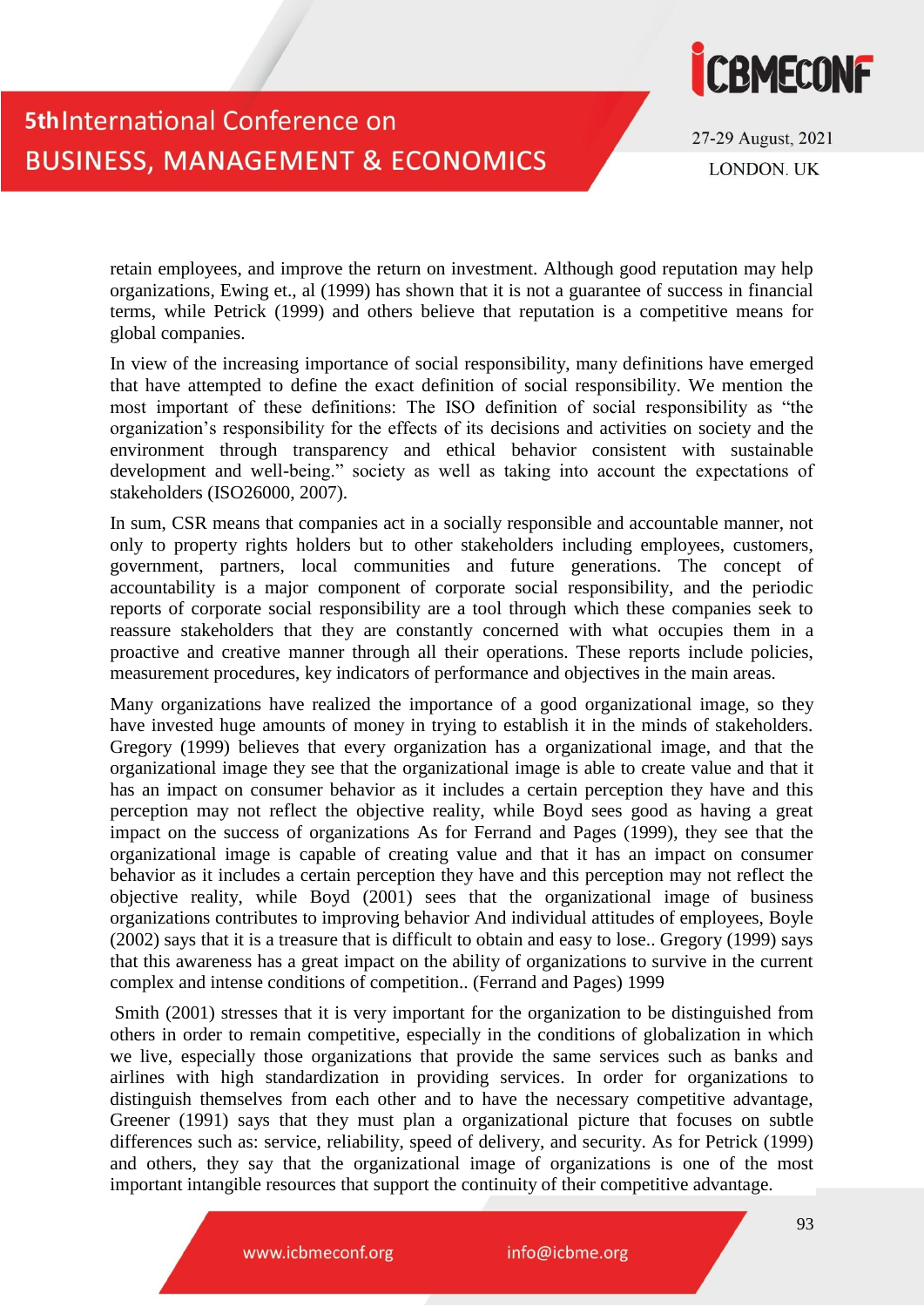

27-29 August, 2021 **LONDON, UK** 

To the organizational image (2006) Šmaižien and Oržekauskas, and it is seen as one of the strategic assets that lead to finding a competitive advantage and encouraging conditions for survival and development of the organization, and many writers use the terms organizational image and fame as being similar, while others differ in the two concepts that the organizational image may include Negative meanings in which there is fabrication and maintenance and do not reflect the truth (O'Sullivan, 1983), and some of them use the identity of the organization instead of the self-image, and the management of the impression instead of the expected organizational image, as for the word fame they use it instead of the perceived organizational image.

The organizational image towards organizations acquires special importance through its influence on the prevailing public opinion towards various aspects related to the organization, where the image, through performing its psychological and social functions, plays a major role in forming and directing public opinion as a source of people's opinions, attitudes and behavior.

Proceeding from the relationship between the organizational image and the formation of the public opinion of the society, it is imperative for the organizations to study the prevailing image of them in the various strata of society, in order to prepare the ground for the development of strategies to create positive organizational images of these parties to ensure the existence of a public opinion in support of their issues and positions and support them with various types of support in the circumstances different.

There is a consensus among most researchers that the organizational image includes three main components or dimensions, which are as follows: first,Cognitive component- Which means the information through which the individual perceives a subject, issue, or person, and this information is the basis upon which the organizational image that the individual forms about others and about various topics and issues..

Secondly, the emotional dimension means the positive or negative tendency towards a subject, issue, person, people or a country within the framework of a set of organizational images formed by individuals. Thirdly, an individual's behavior reflects the nature of the image.

Based on the previous presentation of the literature of previous studies that agreed on the existence of an impact of social responsibility on the organization image, such as: Al-Maleh and Ammar, 2017; Samra and Wadi, 2017: Mohjez and Abu Muammar, 2016), so the first main hypothesis and its sub-hypotheses can be formulated as follows:

H1:There is a statistically significant impact of social responsibility towards human resources on the organization's image of the banking sector in the city of Tobruk, State of Libya

H1.a: There is a positive and significant effect of mobilizing and attracting human resources on the organization image of the banking sector in the city of Tobruk, State of Libya.

H1.b: There is a positive and significant effect of selection and employment on the organizational image of the banking sector in the city of Tobruk, State of Libya.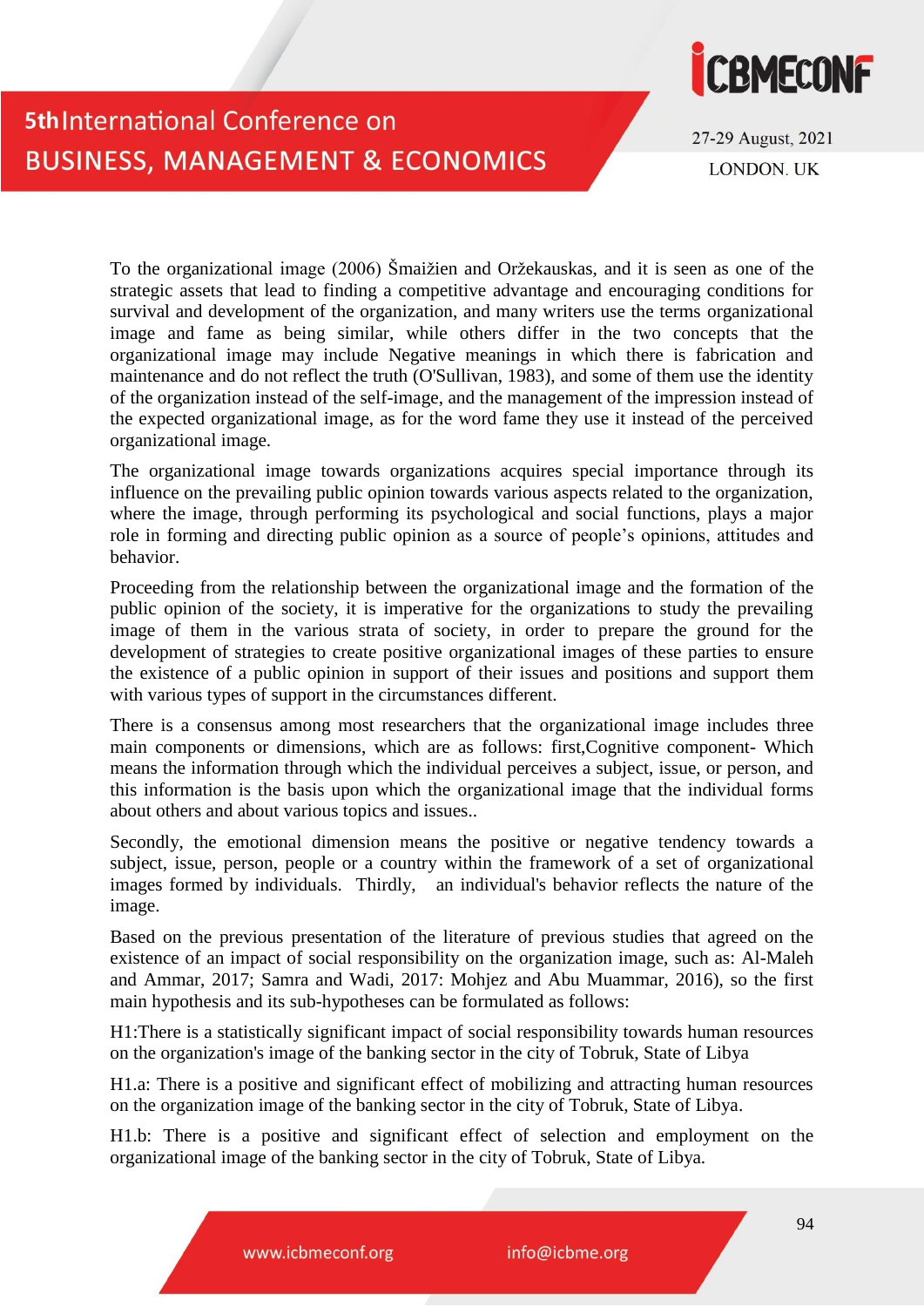

27-29 August, 2021 **LONDON, UK** 

H1.c: There is a positive and significant effect of training and development on the organizational image of the banking sector in the city of Tobruk, State of Libya.

H1.d: There is a positive and significant effect of wages and rewarding workers on the organizational image of the banking sector in the city of Tobruk, State of Libya.

H1.e: There is a positive and significant effect of performance evaluation on the organization image of the banking sector in the city of Tobruk, State of Libya.

H1.f: There is a positive and significant effect of professional life improvement programs on the organization image of the banking sector in Tobruk, Libya.

H1.g: There is a positive and significant effect of integrating the disabled on the organization image of the banking sector in the city of Tobruk, Libya.

H1.h: There is a positive and significant effect of protecting women's rights on the organization image of the banking sector in the city of Tobruk, Libya.

#### **2. Method**

A self-administrated survey in banking sector in Libya and Tobruk city was carried out and applied on a sample of (163) employee working in (7) banks of the sector. Of (368) questionnaires distributed (170) questionnaire were returned, in total (163) completed and usable questionnaires were used in the analysis .With 44.6% response rate of the total population. The questions used in the survey were drawn from several previous studies and validated scales .The use of questions from past questionnaires enhances the validity and reliability of the questionnaire. (Bryman, 2008) Measures with 5 point scale have been chosen to create variance that is necessary for examining the relationships among items & scales and creating adequate reliability estimate (Hinkin et al,1997)

The set of social responsibility toward human resources of the organization were derived from elghalby and elemarry(2018),while the organizational image measure based on (Mohamed,2014)

The statements were measured using a five-point Likert scale, and the respondents only have to put a tick  $(\sqrt{)}$  on one of the answer choices: (1) do not agree at all, (2) do not agree, (3) are neutral, (4) agree, (5) I very much agree.

The researcher used the SPSS26 and AMOS25 program to analyze the data and get the results, including the tables and figures for the descriptive analysis of the study variables, in addition to analyzing the mean differences between the study variables to test the validity of the hypotheses set for the study, so that the researcher can display the results, and interpret them, to know and analyze the test model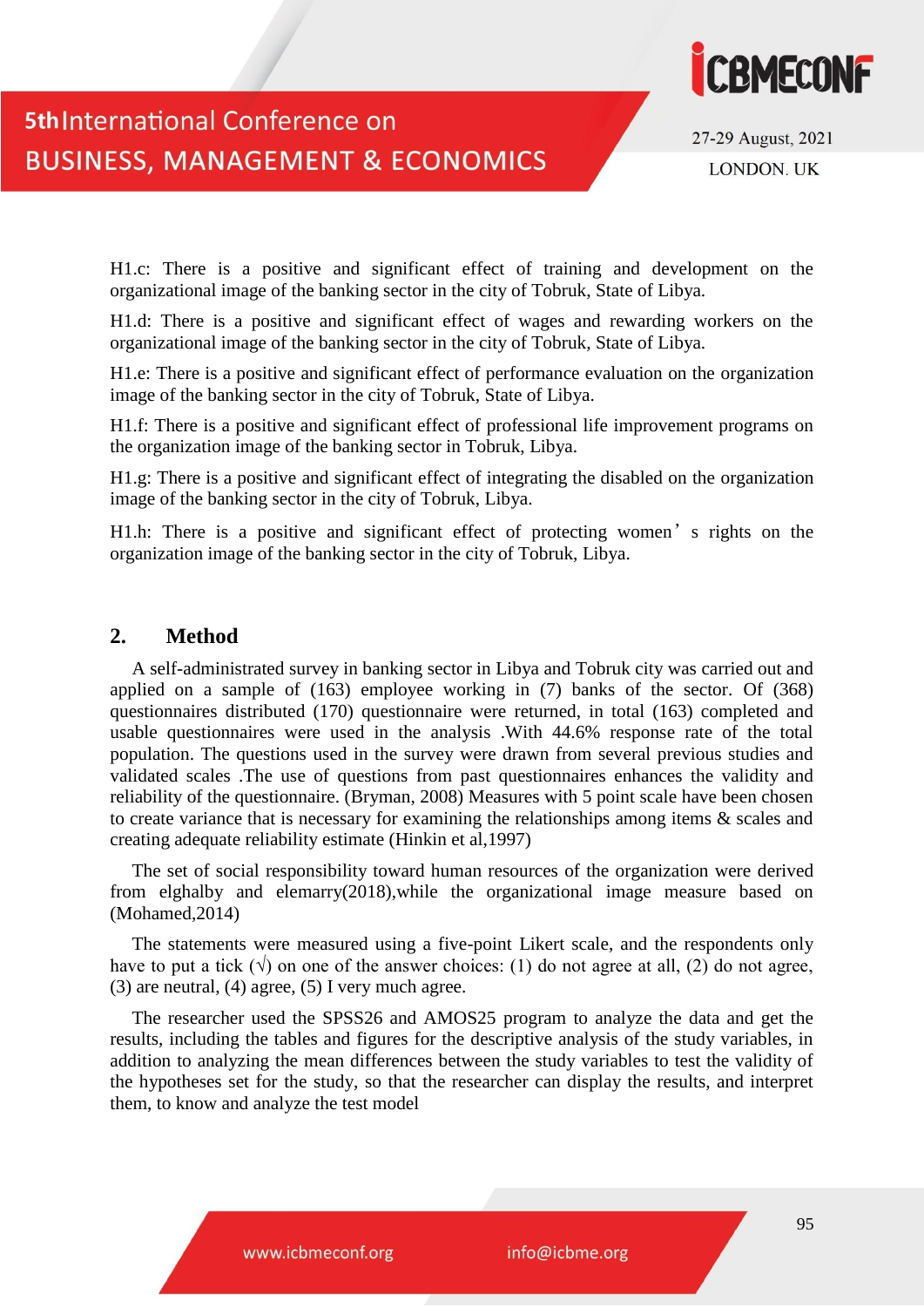



#### **3. Result**

When performing a stepwise regression analysis Stepwise Regression The most important independent variables to determine which have a contribution to the mathematical model, which represents the impact of the dimensions of CSR practices towards human resources on the mental image of the organization, as can be seen from the table-4)  $(1 3$  which shows more variables of the impact on the independent variable van after  $(1 3 3)$ the protection of the rights of Women anked first as an explanatory power( $B=0.318$ ) followed by training and development( $B=0.276$ , (then selection and recruitment)  $B=0.36$  , (and finally after evaluating the performance))  $B=0.175$ The model as a whole explains about %52 of the change in the mental image, and the direction of the effect was positive . Which proves the validity of the first main hypothesis, there is a statistically significant effect of social responsibility towards human resources on the organization's mental image of the banking sector in the city of Tobruk, State of Libya ". The regression equation can be represented as follows:

**training and**  $0.27$  **+ protection of women's rights**  $0.318 + 0.689$  **= mental image performance evaluation**  $175$ . + selection and recruitment  $0.36$  + development

| variable                               | <b>Values</b><br>B | std. Error<br>standard error | <b>Values</b><br>β | value (t | P-value |
|----------------------------------------|--------------------|------------------------------|--------------------|----------|---------|
| (Constant)                             | 0.689              | 0.201                        |                    | 3.43     | 0.001   |
| <b>Protection of</b><br>women's rights | 0.318              | 0.071                        | 0.374              | 4.488    | 0       |

96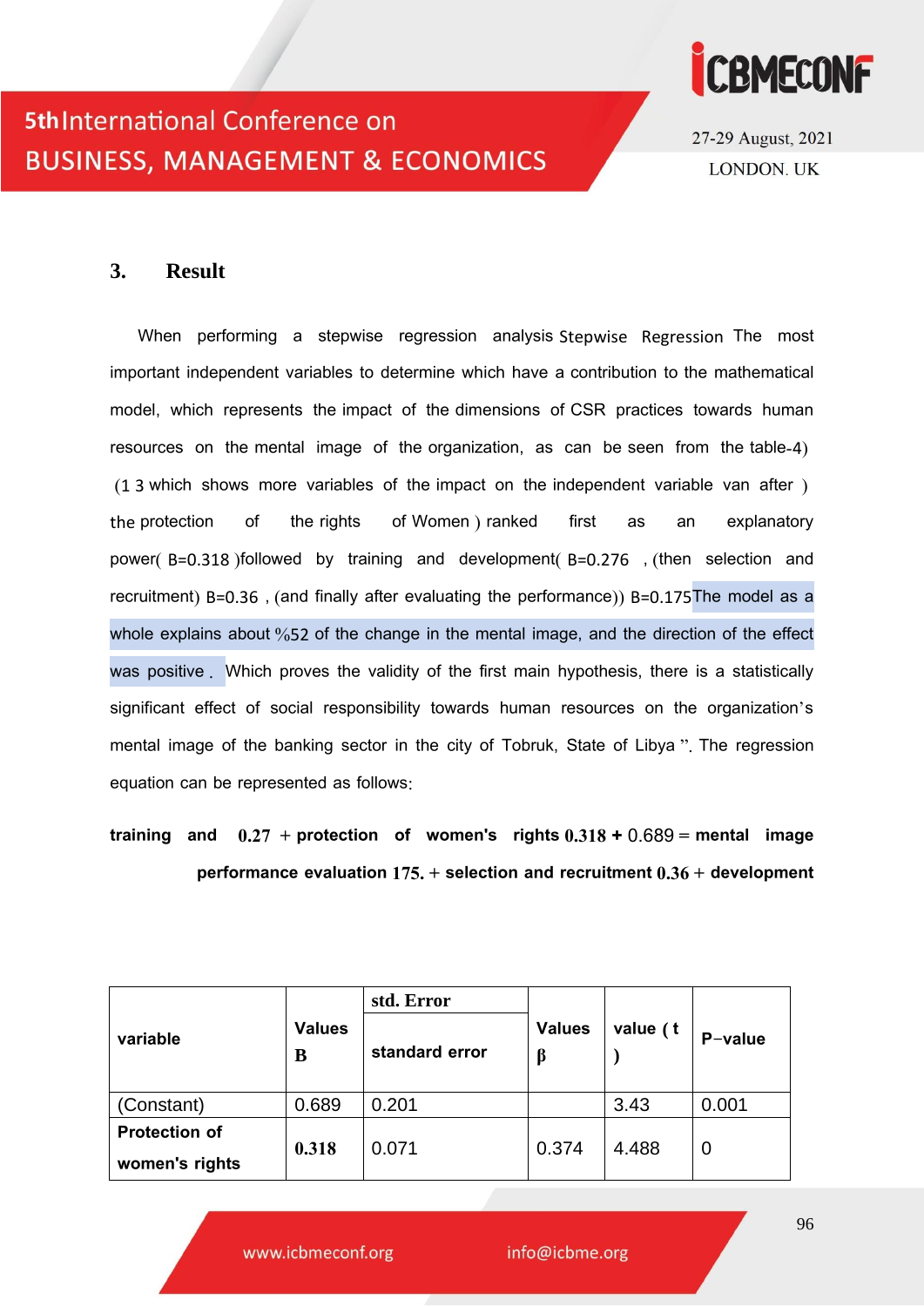

27-29 August, 2021 **LONDON, UK** 

| training and<br>development                      | 0.276 | 0.054 | 0.315 | 5.126 | $\mathbf 0$ |  |  |
|--------------------------------------------------|-------|-------|-------|-------|-------------|--|--|
| selection and<br>recruitment                     | 0.36  | 0.104 | 0.36  | 3.447 | 0.001       |  |  |
| Performance<br>evaluation                        | 0.175 | 0.068 | 0.232 | 2.595 | 0.01        |  |  |
| <b>Total Impact</b><br>Factor R <sup>2</sup>     | 0.52  |       |       |       |             |  |  |
| At the level of significance $\alpha$ < 0.05 $*$ |       |       |       |       |             |  |  |

#### 4. **Conclusion**

The current study aimed to test the impact of social responsibility practices towards human resources on the organization image by application to workers in the banking sector in the city of Tobruk.

By analyzing the questionnaire data that was obtained from a sample of (163) individuals from the study sample of employees with (7) banks from the banking sector in the city of Tobruk. The following results were obtained:

Through the results of the descriptive analysis of the study variables that were conducted according to the responses of the study sample vocabulary to the items mentioned in the questionnaire, the following was found:

Most of the responses of the study sample to the dimensions of social responsibility towards human resources came to a medium degree, except after training, which came to a high degree. The lowest practices were average (protection of working women, wages and incentives, employee evaluation), which means that they are applied in the organization to a lesser degree than training and development practices.

www.icbmeconf.org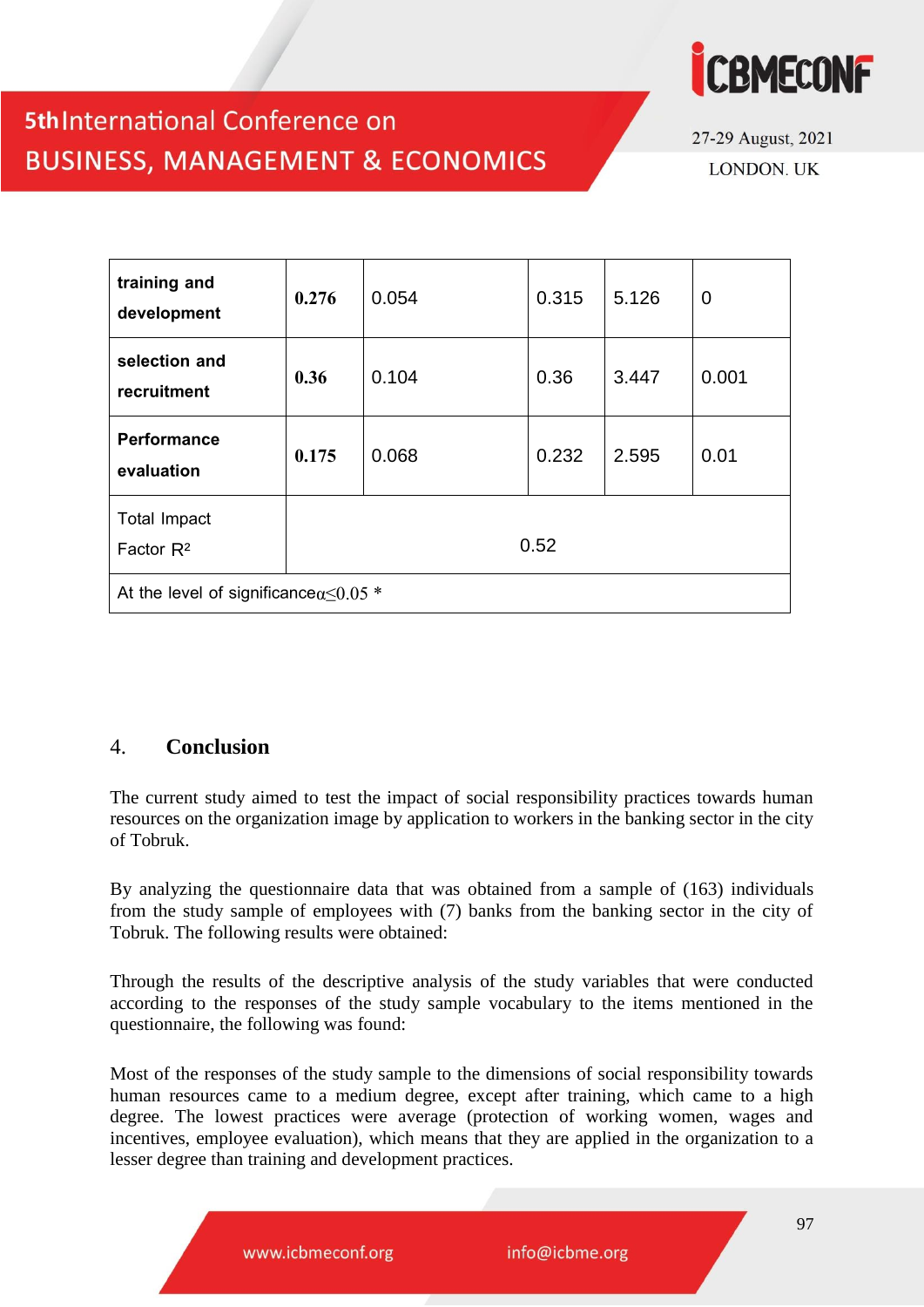

As for the organization image variable with its dimensions, it is applied to a medium degree.

From the statistical analysis to test the hypotheses of the study, the following was found:

- There is a significant and statistically significant effect of the social responsibility towards human resources on the organization's organization image of the banking sector in the city of Tobruk, State of Libya. It was also found that the most dimensions of social responsibility towards human resources affected the organization image in order of training and development, protection of women's rights, selection recruitment and performance appraisal. We find that the results of this hypothesis are in agreement with most of the previous studies, such as: (Al-Nashmi and Qaid 2015; Al-Maaytah and Al-Ruqibat, 2019, Barjoei & Esmaeilpour, 2016).

Through the previous discussion of the results, the researcher recommends the following:

• Designing a system of wages and incentives based on objective criteria related to achievement and performance. This system must include incentives for excellence that are granted to outstanding performance and distinguished employees, and to be given in public.

• Determining clear objectives for the performance appraisal system, and the system must include objective criteria, and all stakeholders (employees - bosses - colleagues and clients) must participate in evaluating performance.

• Paying attention to the cadres of the second row of the bank's employees who are qualified and skilled, and working on developing their skills and continuously improving the tools and mechanisms used in their development.

In dealing with the subject of this study, the researcher faced some difficulties, which were as follows:

First: The complete lack of response of the sample in answering the questionnaire and the difficulty in collecting the questionnaire due to the conditions of the Covid-19 pandemic.

Future research should be directed towards:

First: Measuring the impact of social responsibility practices towards human resources on job performance and competitive advantage.

Second: Applying the model to other sectors and a larger sample to facilitate generalization of the results of the study.

Third: Measuring the model through the role of the mediating or modifier variable such as: organizational culture or organizational identity.

98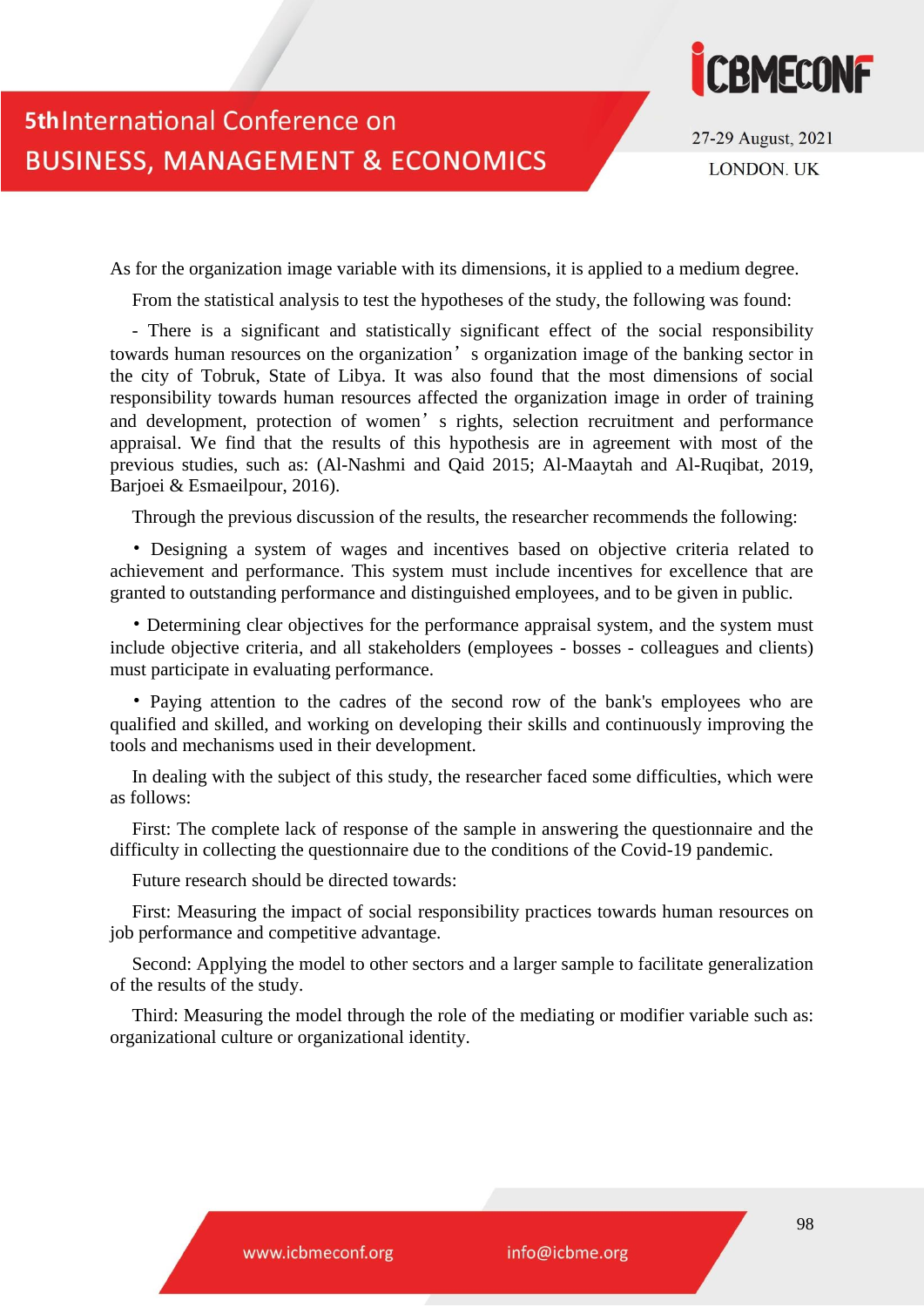

#### **References**

Al Mubarak, Z., Hamed, A. B., & Al Mubarak, M. (2019). Impact of corporate social responsibility on bank's corporate image. Social Responsibility Journal, 15(5), 710- 722.

Arkan, & Guner. (2013). The impact of corporate social responsibility, service quality and customer-company identification on customers. Procedia - Social and Behavioral Sciences, 99, 304-313.

Arslan, M., & Zaman, R. (2014). Impact of Corporate Social Responsibility on Brand Image: A Study on Telecom Brands, 4 (21), 84–90.

Aziri, B. (2011). Job satisfaction: a literature review. *Management Research & Practice*, *3*(4).

Esmaeilpour, M., & Barjoei, S. (2016). The impact of corporate social responsibility and image on brand equity. Global Business and Management Research, 8(3), 55.

Feng, Y., Yoon, Y., & He, Y. (2016). The impact of Corporate Social Responsibility on brand value: An empirical study of top 100 global brands. International Journal of Business and Social Science, 7(10), 61-71.

Hsu, S. L. (2018). The effects of corporate social responsibility on corporate image, customer satisfaction and customer loyalty: An empirical study on the telecommunication industry. The International Journal of Social Sciences and Humanities Invention, 5(5), 4693-4703.

Kennedy, K., Hill, V., Plaza, G., & Knowledge Village Dubai, D. (2018). MCUAE Employee Job Satisfaction And Engagement Revitalizing a Changing Workforce.

Kotler, P., & Keller, K. L. (2015). *Marketing management, global edition*. Pearson Education UK.

www.icbmeconf.org

info@icbme.org